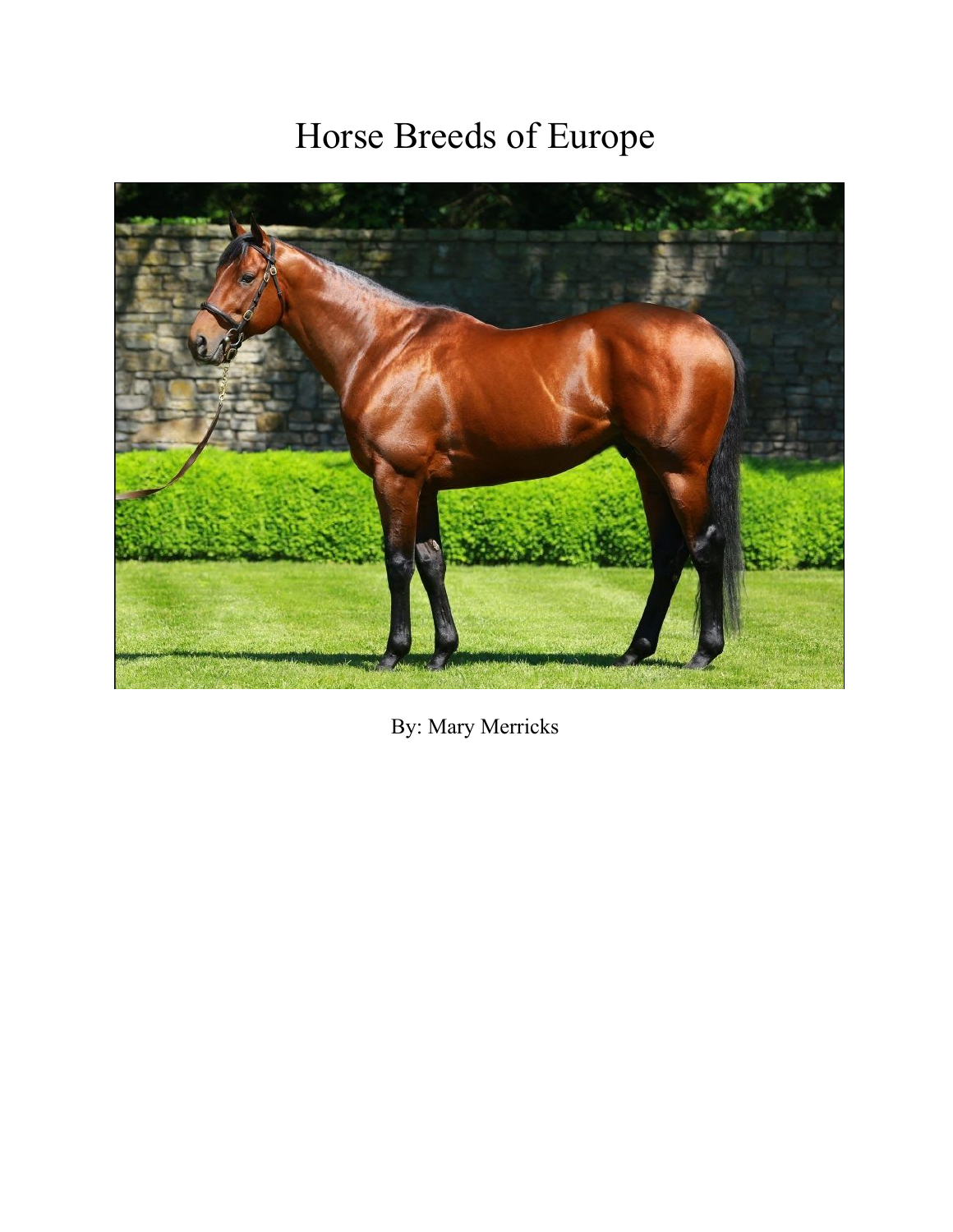## **Table Of Contents**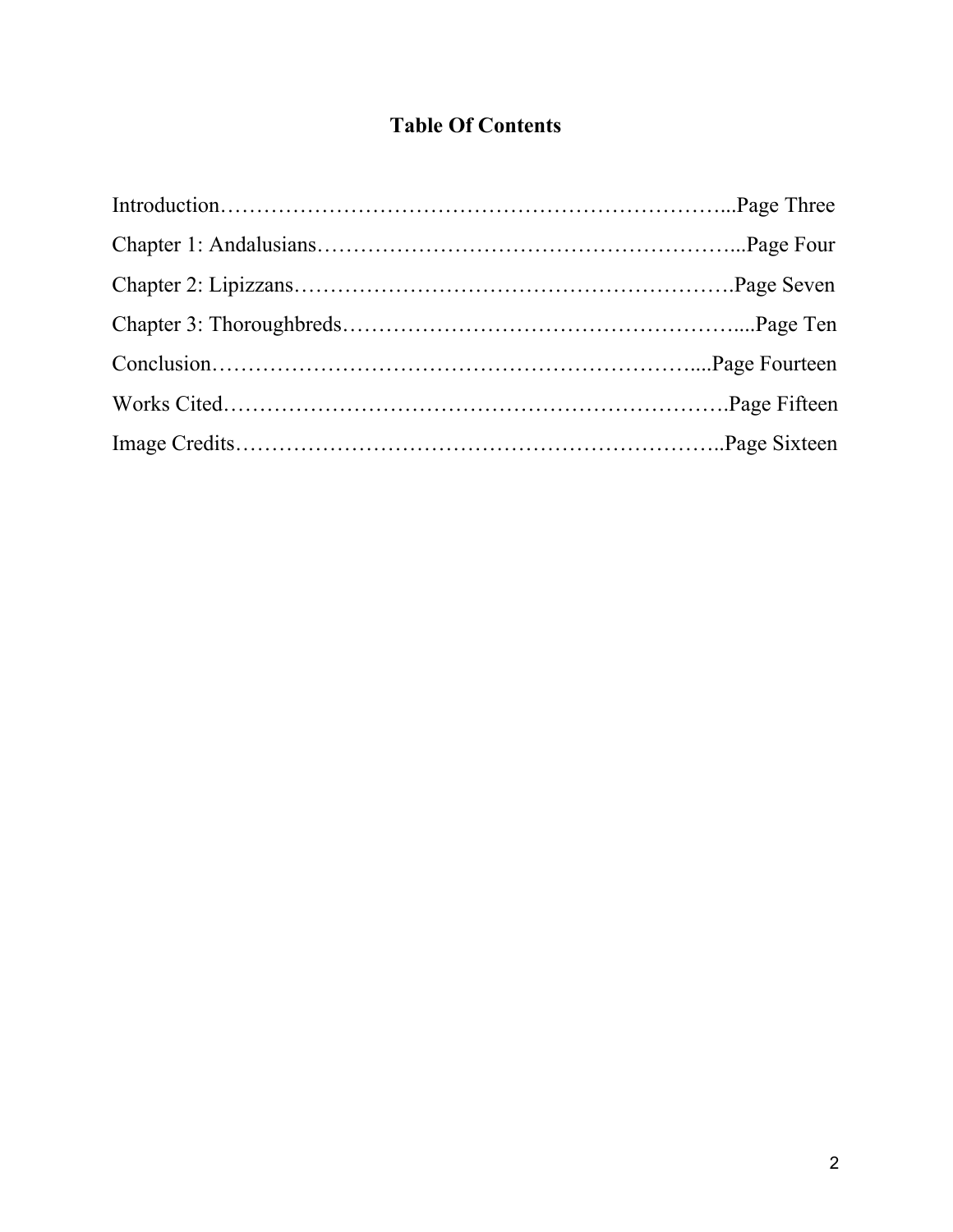#### **Introduction**

Ever since I was little and I saw horses out in their fields near my house, I have loved horses. I have ridden horses since I was four years old. I had always wondered about their history. I wanted to know how horses became what they are today. I wanted to know where different breeds of horse came from.

Horses have had an impact on society in many ways. I wanted to know how significant different breeds of horses are to history. I learned that there were around 15 seperate horses influential to the Thoroughbred horses we know today. I also learned that the entire Lipizzan breed is based on six stallions. I now know that ancestors of the Andalusian horses came from Africa. I also know breeding horses is how we have the breeds we know today.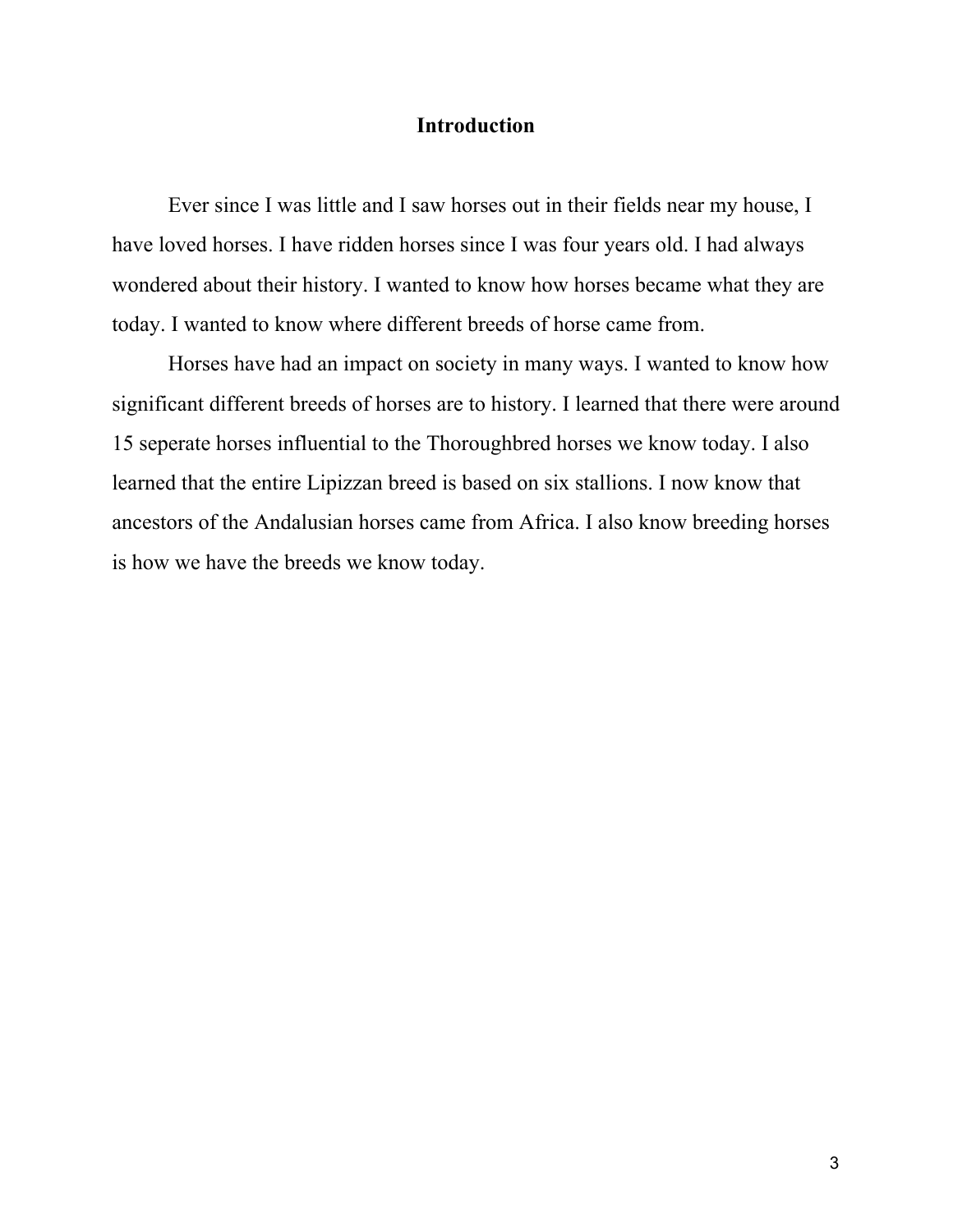#### **Chapter 1: Andalusians**

Modern Andalusians compete in jumping, driving, dressage and Western events. They are the horses that appear in bullfights. Andalusians are often ridden by rejoneadores, bullfighters who fight on horseback. Horses and riders are very comfortable dealing with temperamental bulls. Spanish cowboys use Andalusian horses to wrangle their bulls. Though they mainly compete in bullfights, they are also ridden in English competitions.

Five percent of all Andalusians are black, dun (a tan colored horse) and palomino (a gold colored horse). 15% of them are bay, a brown horse with a black mane and tail. 80% of all Andalusians are grey. Some can be a striking mulberry color. Andalusians stand at 15.2 hands.

Andalusians are built for strength, but still elegant. They are very abiding and durable. Andalusians are determined and stout. They also have great endurance and liveliness. Though they have straight shoulders they are not very fast because of their short legs.

Andalusians have a finely sculpted head and a sub convex profile. Their

heads resemble a hawk's energetic eyes and ears. Their tails are low set, long, luxuriant, and wavy just like their mane.



Andalusians have beautiful manes and tails. Their manes and tails are so beautiful and curly because of breeding.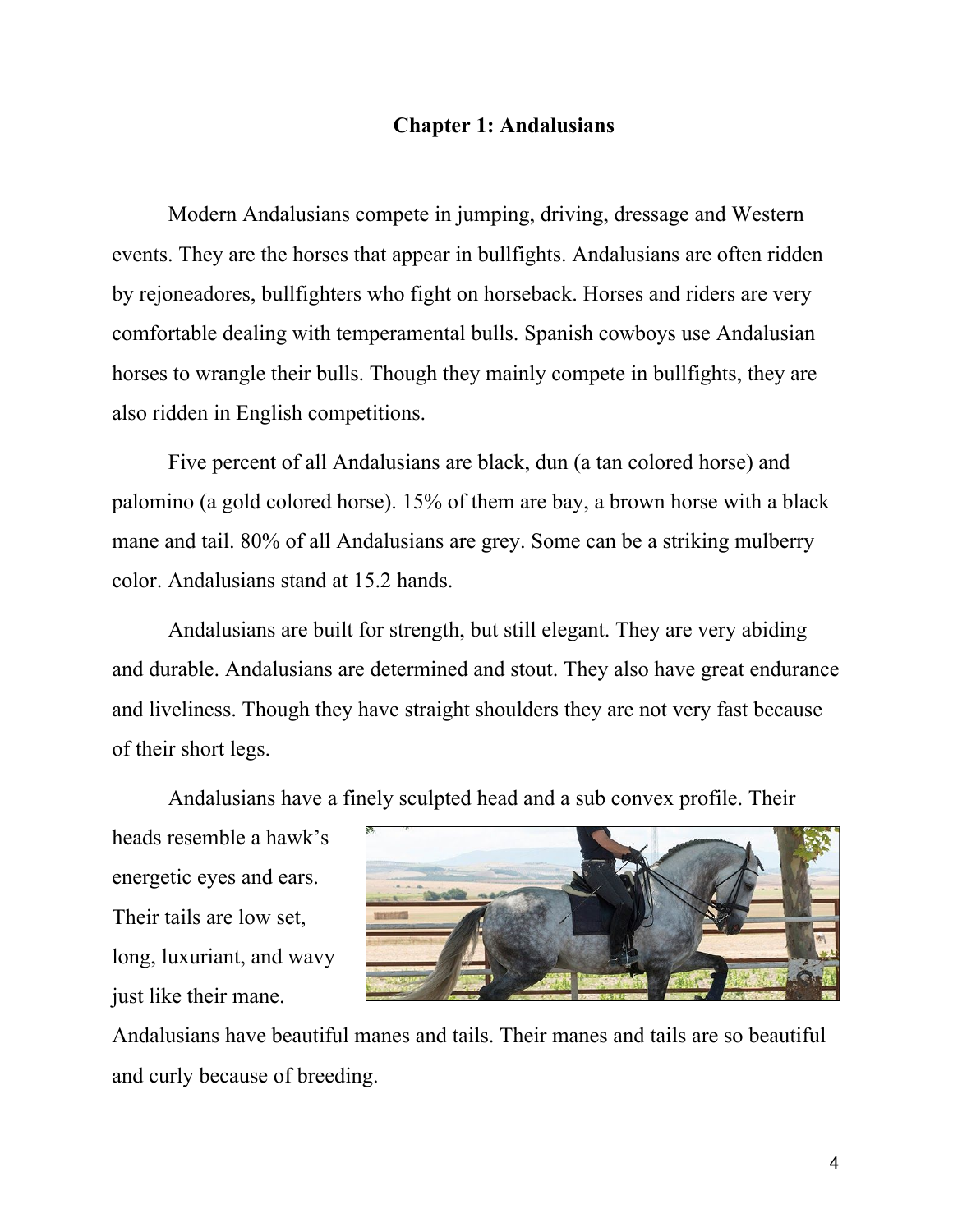Andalusians have a gentle and peaceful expression. Their temperament is laid-back. Andalusians have maintained a great temperament for millenia. They are smart and listen well which allows them to learn quickly and easily. They learn best when treated with dignity and effort. Andalusians received all of these traits because of breeding.

Andalusians are descendants of the Iberian horse from Spain. The Iberian Peninsula is the first area in Europe that had domestic horses, which was the Iberian breed. It is a mystery how the Iberian horses came from Africa to Spain. Some people think that the Iberian horses crossed the land bridge which is now Gibraltar. The horses from the East were crossbred with Iberian horses which produced the Barb, an ancestor of the Andalusians.

After the Berber blood was added to the Andalusians, they became the best war horses. Maximilian Ⅱ, Emperor Ferdinand Ⅰ's son of Austria, had to resist arabizing Andalsians because he realized it would ruin their beauty and spirit. Andalusians used to be many different colors, but now due to breeding they are refined to mainly the color grey. Andalusians get their looks from the Barb horses, their ancestors. As a result of breeding the only Spanish blood left is at the Imperial de Lipizza stud, a breeding farm in Austria.

Andalusians are the ancestors of almost every breed in Europe and America. Americans owe the Spaniards because of the Andalusians influence on America's breeds. The Pottok or Basque pony is a possible relative of the Andalusians. When Andalusians were bred to other horses they gave the Lipizzan breed their strength. They also gave the Lipizzans high schooling ability. Andalusians are the horses that inspired the name of The Spanish Riding School, where Lipizzans perform.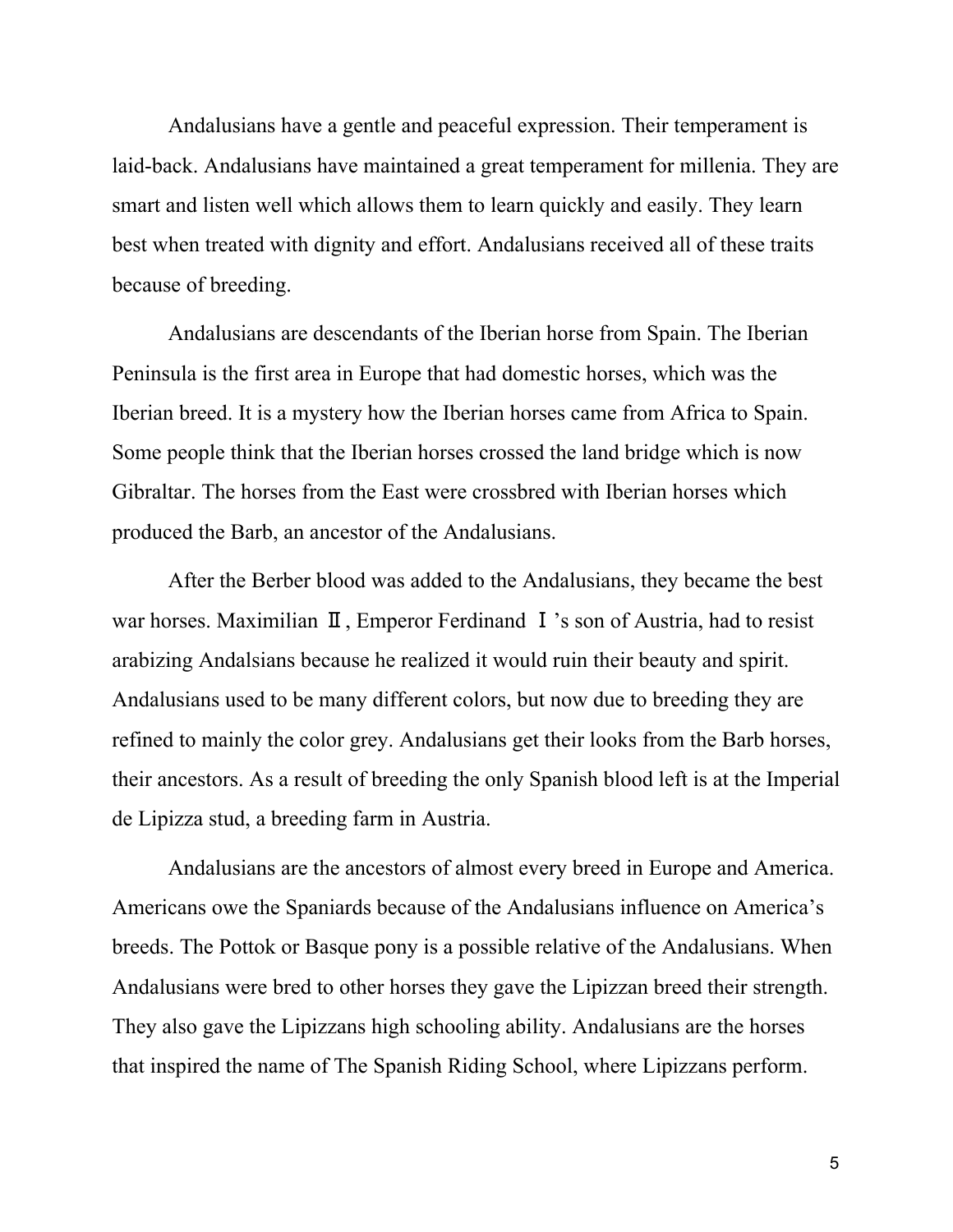One of the Andalusian's descendents are the Sorria ponies. Sorria ponies are also descendents of Asian wild horses and Tarpans. The ponies are less than attractive. They can be grey or yellow dun. They stand between 12 and 13 hands. Sorria ponies are descendants of the original Andalusians.

When Berber Blood was added to the Andalusian Blood, it resulted in the Andalusians known today. One of the few remaining breeders of the original Andalusians are Carthusian Monks. Some people think the pure Andalusians are extinct. They are possibly extinct because of being cross-bred so much. The Andalusians were the original breed improvers because they are ancestors of many breeds. Now people overlook the Spanish blood thinking it is not worth much because there are fancy new horses.

Some people believe that it is cruel to rely on the Spanish horse to improve modern breeds too much. In 1912 the Spanish Breeder's Association replaced the name Andalusian with Pura Raza Espanola. The Andalusians are called Lusitano and Alter Real in Portugal. The Quarter Horse is calm when they work with cows because of the Andalusians. They are known as the best stock-working horses of all time. All of these horses received all these amazing traits from the Andalusians because of breeding.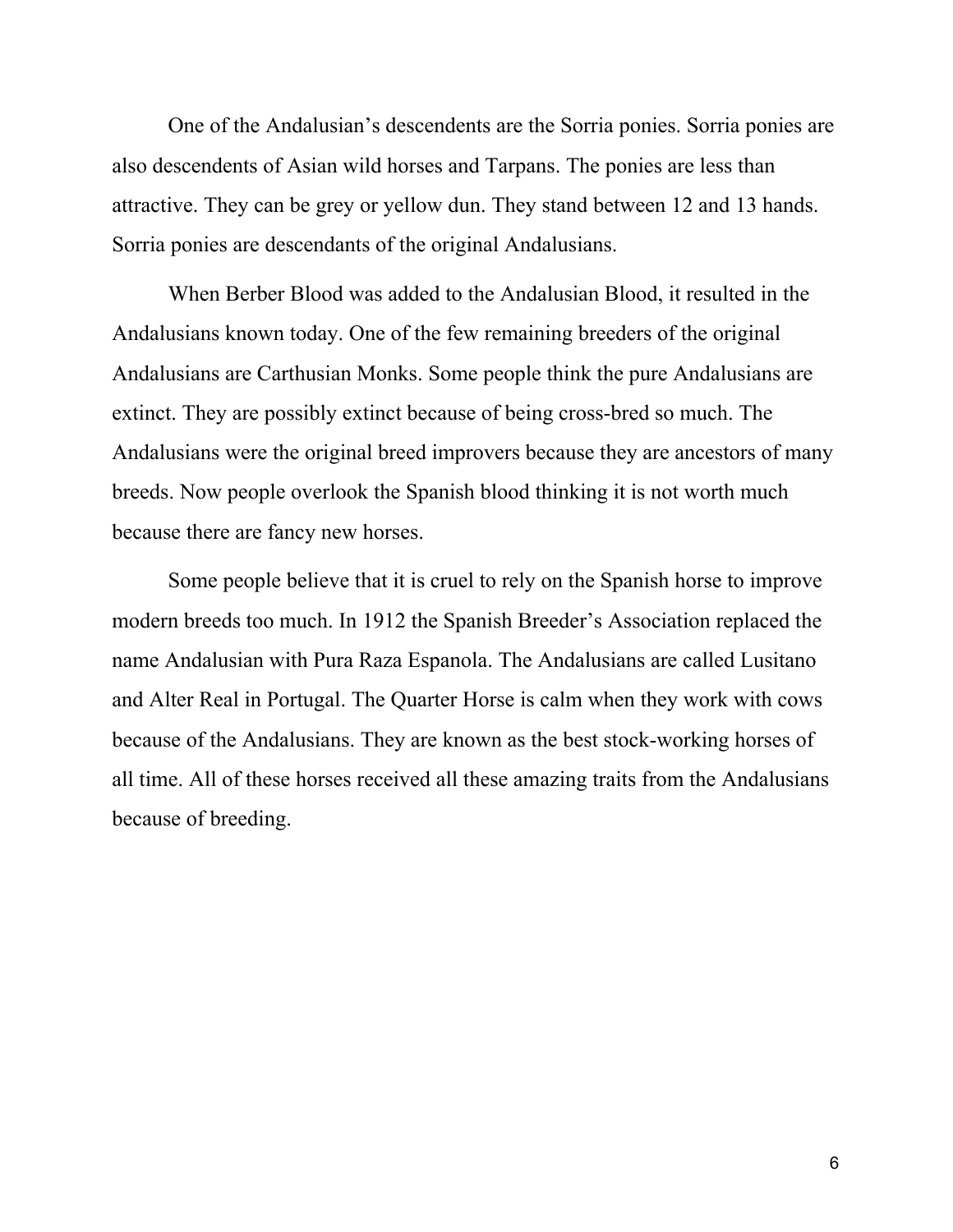#### **Chapter 2: Lipizzans**

Lipizzans, horses from Austria, were developed in the 1700's. The breed is named after Lipizza, a small town in Austria. Originally the horses were many colors. The stud books have only been kept since 1701 which means no one knows what the original type of horse is. Lipizzans are based on six "dynasties of stallions".

The six stallions were Favory, Neapolitano, Pluto, Siglavy, Maestoso and Conversano. They were all different colors from dun to black. They were all born from 1765 to 1819. All of their sires, fathers, were different. We only know the mother of Maestoso, who was Spanish. These stallions helped produce the Lipizzans known today.

The Lipizzan Stud was transferred to Czechoslovakia in 1942. It was transferred because of World War II. In Czechoslovakia the Stud was under the care of American forces. At that time, General George Patton was in charge of the forces. The Riding School was saved because of American forces. The Spanish Stud and The Spanish Riding school herds are still here because of American Troops.

Many countries in Europe have tried to keep the Spanish Blood at their stud. One of the only countries to succeed was Italy. Italy succeeded the Polesinian stud. Many other countries tried to succeed at their stud farms. Only a few other countries succeeded just like Italy.

Maximilian Ⅱ introduced the Spanish blood to Austria. Maximilian Ⅱ also founded the court at Kaldrub. The Kladrub Stud kept breeding Spanish horses.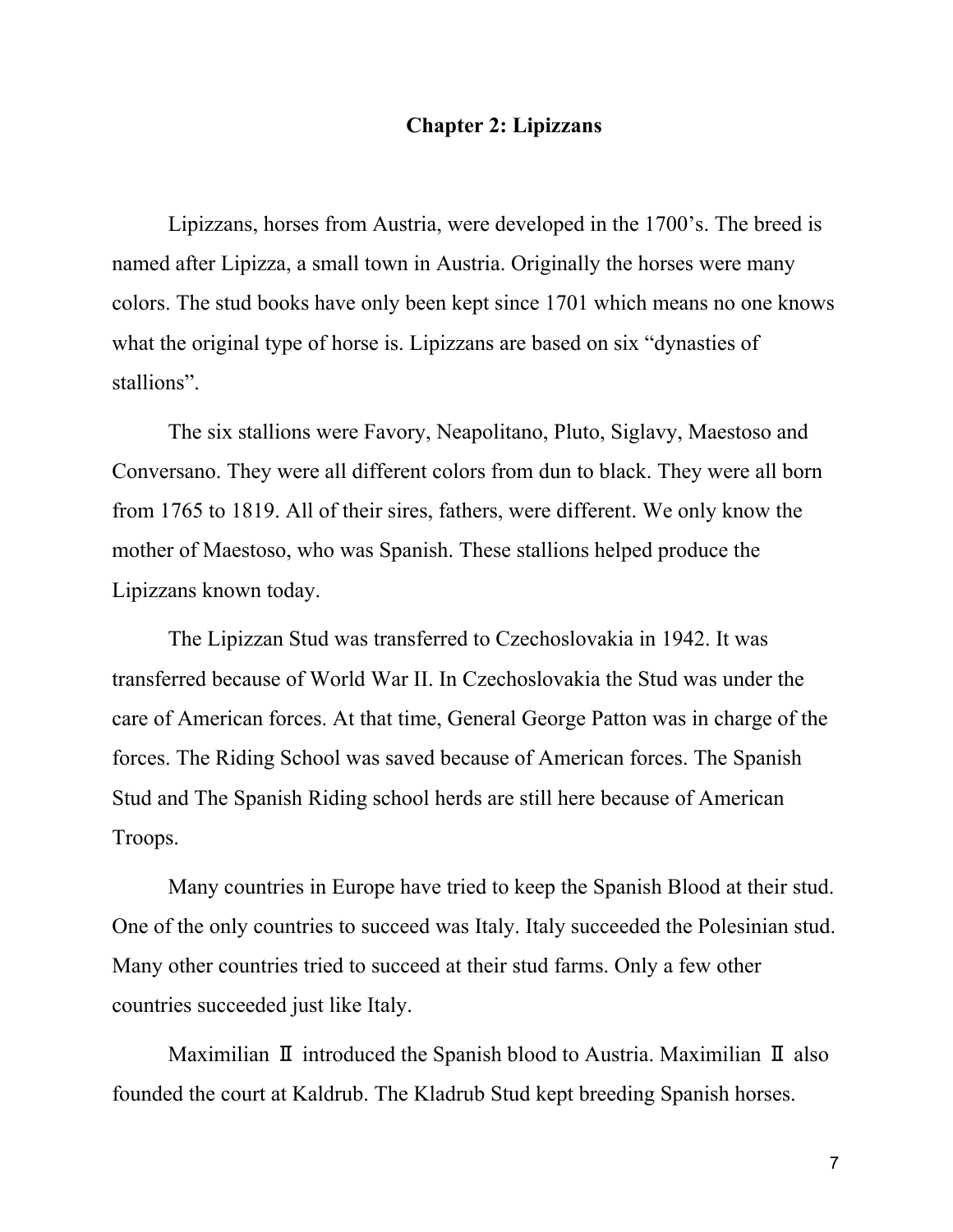Kladrub also continued to breed the riding and light carriage horses for Lipizza. They eventually started to breed heavy coach horses. Maximilian Ⅱ's brother founded a similar stud.

His brother also caused an argument to start in 1580 at the village of Lipizza. There was also Halbturn stud who kept Spanish horses. In 1743 Halbturn Stud closed. It closed because they did not prove they could breed Spanish Horses well. There is still always a trading arrangement between the three studs.

All the foals are born at the Lipizzan Stud. Foals take their first name from one of the original stallions. Their last name comes from their mother's bloodline. The foals spend their first three summers at the stud then the best six colts are sent to the Spanish Riding School. Lipizzan's coats do not turn white until they are between the ages of five and eight. Soon after the foals start to grow independent.

Though Lipizzans are not built for speed, they are agile and athletic. Their body is compact, deep and muscular. Powerful and sloping shoulders make the Lipizzans stronger. They have flat and less than pronounced withers. Their chest is powerful, broad and clean along with their joints. Lipizzans are known for their proud appearance.

They are especially beautiful with their well pronounced jaw. Their flared, flexible nostrils are also beautiful. They stand between 15.1 and 16.2 hands. Lipizzans live longer than most horses. Their population status is rare.

Charles the VI built the Spanish Riding School, the oldest riding school in the world. The school has survived many wars and revolutions. The riding school has beautiful architecture. The Lipizzan Stallions do all the work at the Riding

8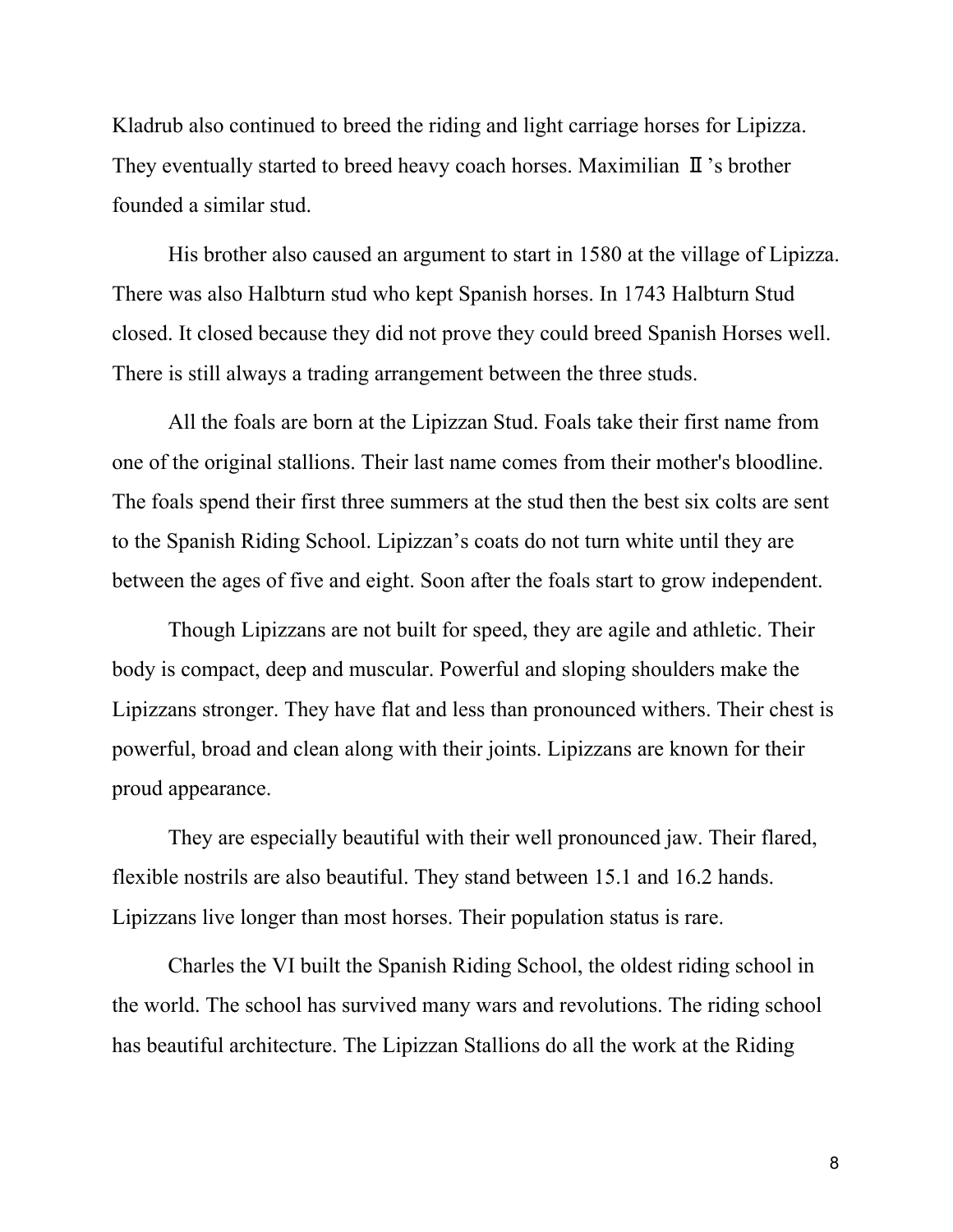School. At the Riding School "riding becomes an art". The Spanish Riding School is the only place in the world that still does Classical Dressage.

Lipizzans have been training for 250 years in the Riding Hall. Only six of the colts get sent to the Spanish Riding School. Experienced riders teach young horses. When first riding a new colt a young apprentice is the first to mount. It takes six to eight years to fully train one of the horses. Young riders learn from experienced horses.

In performances there is one dark stallion. This is a tradition from when the stallions were many colors. Only the best trained stallion may perform without his rider. The morning session has taken place for centuries and is the key to their

success. "Courbette in hand" and "airs above the ground", dressage movements are hard on the horses hocks.

When riders enter the Riding Hall they salute the painting of Charles the VI. Correct posture is very important. Horses and riders are considered a moving work of art. It can take eight to ten years for an apprentice to become a rider. The Riders learn from each other. City traffic even stops when horses and riders go to performances.

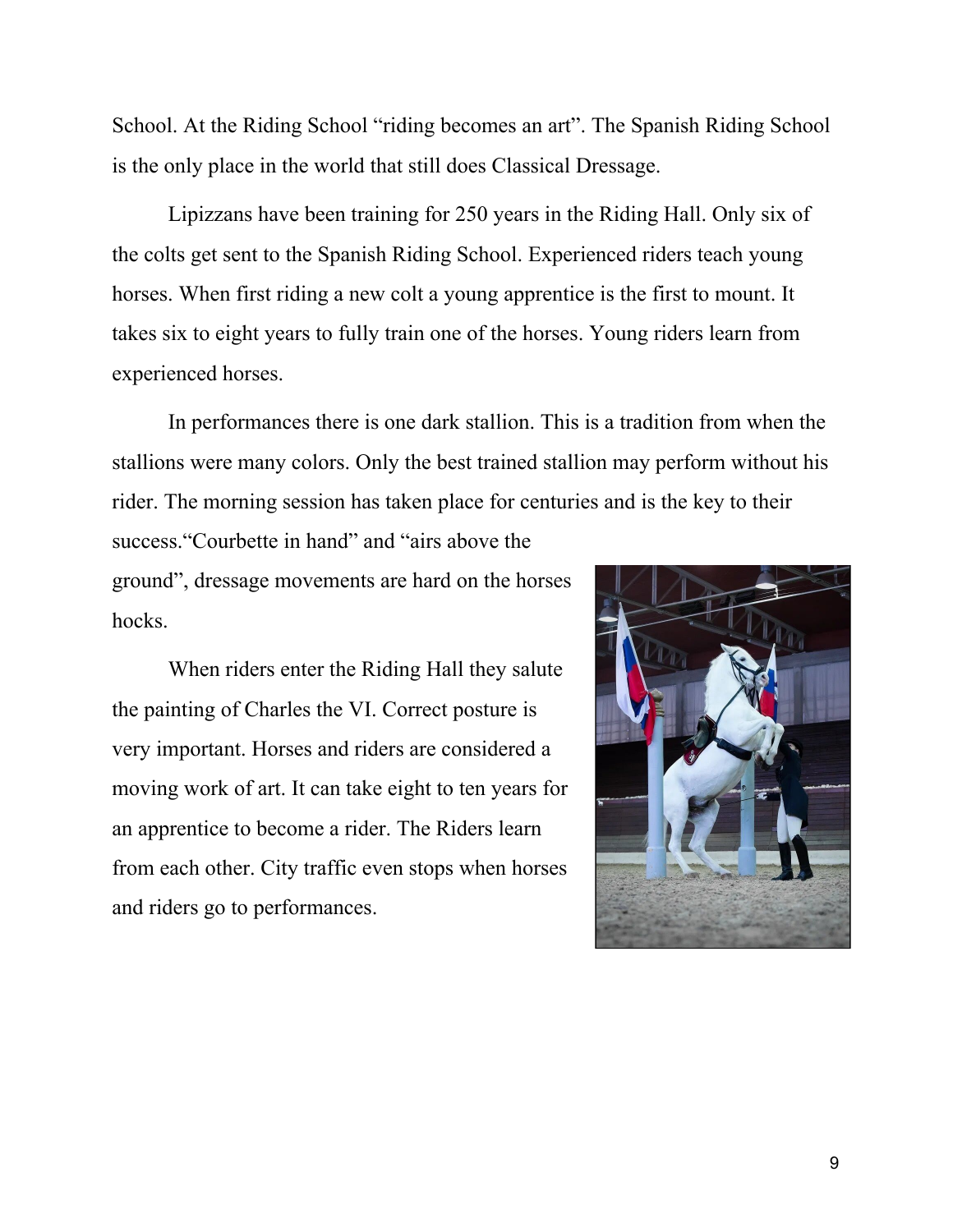#### **Chapter 3: Thoroughbreds**

Thoroughbreds are phenomenal racehorses that were developed in the 18th century. Thoroughbreds have been raced since they were first bred. They got their speed from horses from Spain, Italy, Africa and Turkey. Thoroughbreds have Arab, Barb and Turk blood. When the Thoroughbred was developed, King Stephen of England raced them.

King Stephen had "royal horses" imported to his stables. He imported Jennet Horses, a type of Andalusian, from Spain. He also imported Barbs from North Africa, but he did not own any Arbian horses. At that time Arabian Horses were hard to own due to political problems. Writers often overlooked the fact that Arabs did not want to sell their horses. Arabs especially would not sell their good mares and stallions.

England became the best at breeding imported hotbloods, which consist of ancient breeds. When England became the best at breeding, many breeds evolved. Common people had access to Oriental blood at the royal stables. There was a time when American Thoroughbreds were not allowed in the *Great Stud Book*. Bulle Rock, a 21 year old stallion, was the first Thoroughbred to come to America.

There are so many important stallions in thoroughbred history. Byerly Turk, the Darley Arabian and the Godolphin Barb are just a few foundation sires. A few unfamiliar stallions that were influential to the modern Thoroughbred are Unknown Arabian, Darcy's Chestnut Arabian, the Hemsly Turk and the Lister Turk. Herod, Eclipse and Matchem are three of the four fathers of the tail-male line. The fourth was Highflyer, a son of Herod. These four are traditionally known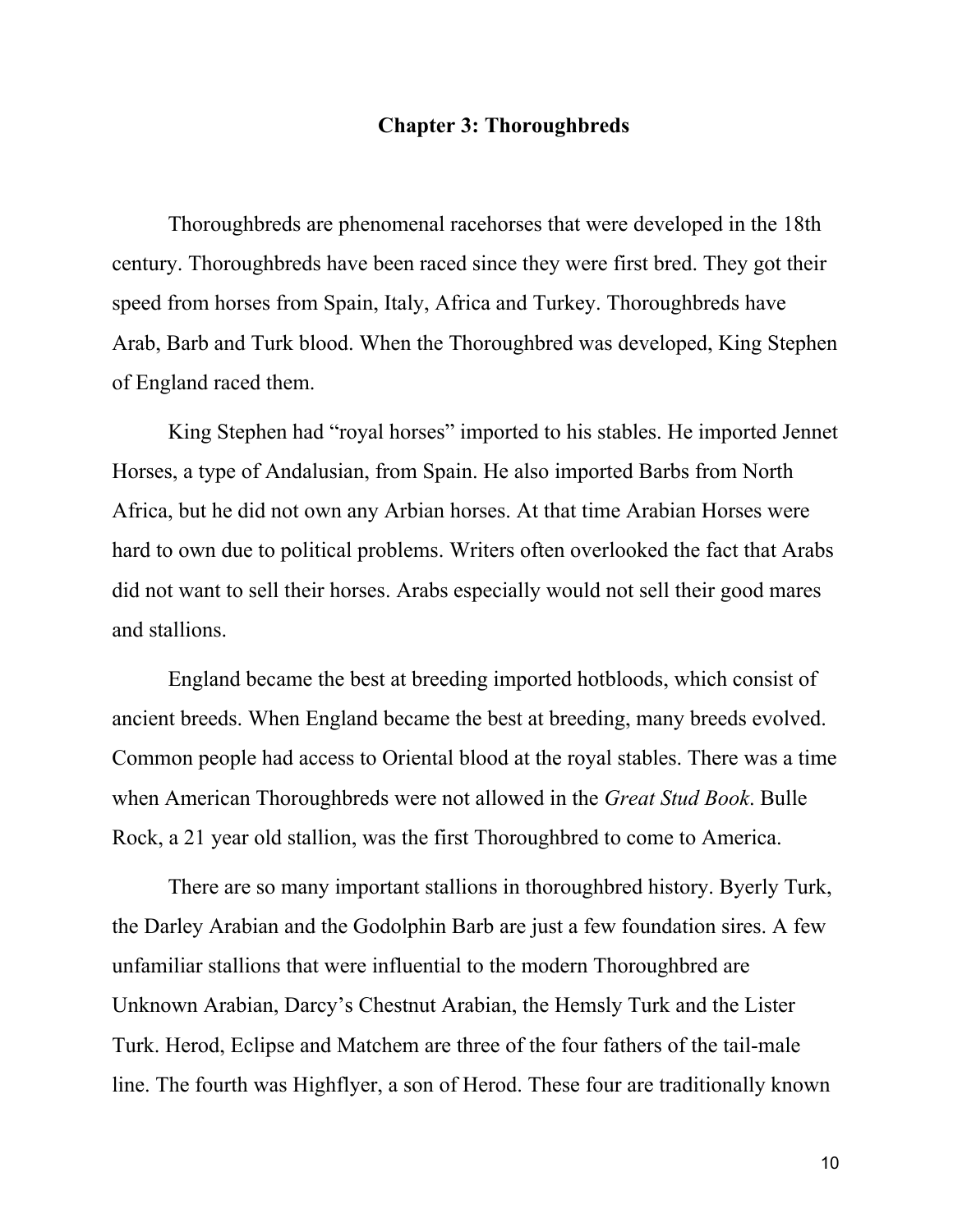as the foundation sires. They were all important in the 18th century because of how much they were bred.

The Byerley Turk, a stallion, was born in 1678 or 1679. The Byerley Turk was believed to be a Turkmene horse. Others thought he was an Akhal-Teke. In 1689 he was taken from the Turks by a Dutch Officer. The Duth Officer then sold him to Byerley in England in 1689. The Byerley Turk stood stud in County Durham then in Yorkshire. He was bred to Jigg, a famous mare, and produced a male-line.

The Godolphin Barb was a Barb horse from Morocco. He is also known as the Godolphin Arabian. In 1730 he was brought to Lord Godolphin's stud. The Godolphin Barb was first used as a teaser, a stallion or gelding who makes sure a mare is ready to breed. He became a breeding stallion when he was accidentally bred to Roxana, a mare.

The Darley Arabian was born in about 1700. He was brought to England in 1704 as a four year old. The Darley Arabian was owned by Thomas Darley and then was sold to his brother. The Darley Arbian stood stud at Yorkshire. He was registered as the best Maneghi blood. Maneghi blood is a strain of racing blood.

The Godolphin Barb and Roxana produced Cade. Cade founded the Matchem line. Cade had a big influence on the Thoroughbred breed. Though he was not bred to many mares. Cade made his influence on the Thoroughbred breed through his grandson Matchem. Cade died at the age of 30.

Snap was a grandson of the Darley Arabian. Matchem is a grandson of the Godolphin Barb. Snap was once compared to Matchem. When they were compared someone said "Snap for speed and Matchem for truth and daylight" which meant

11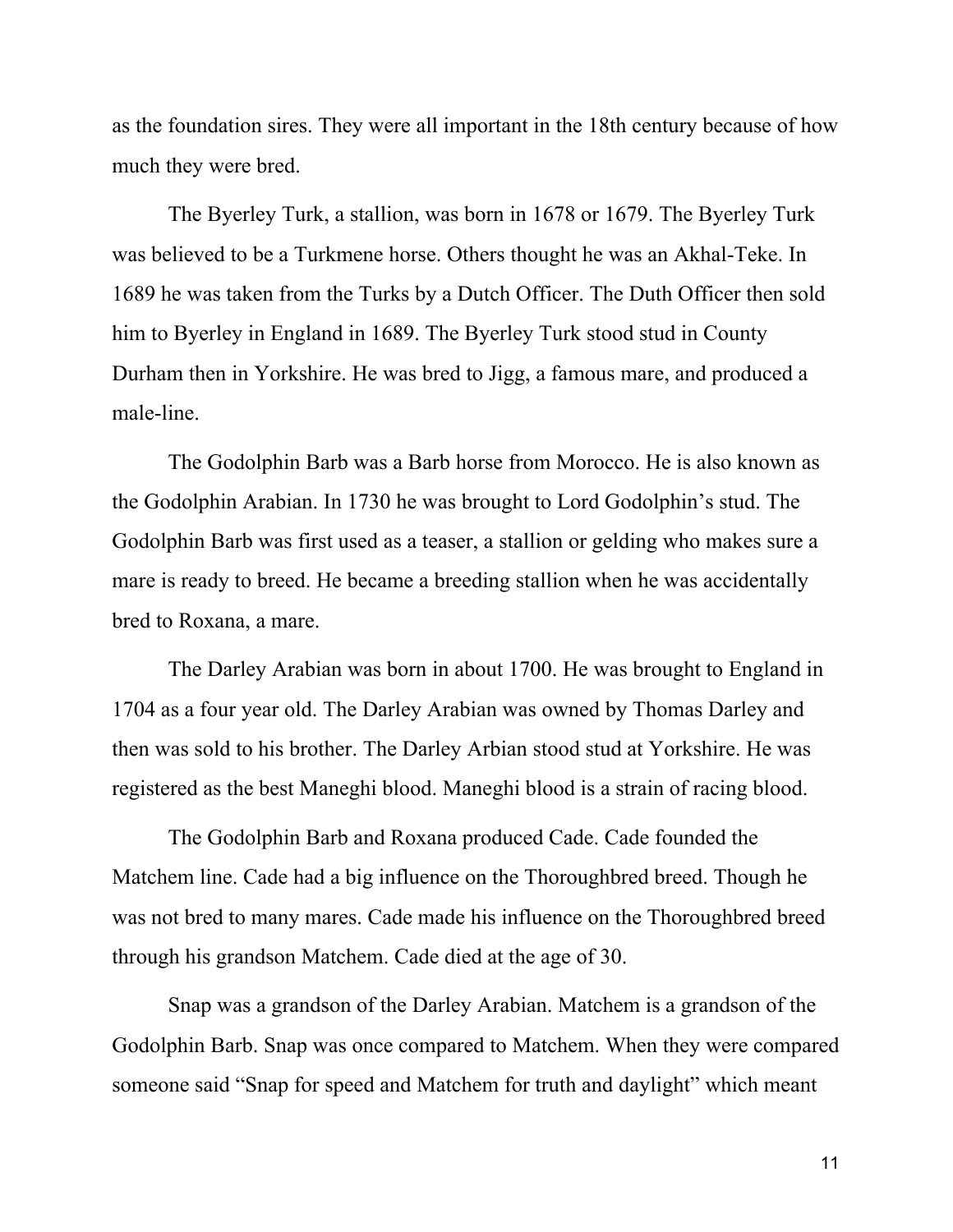Matchem gave the horses a good speed. Matchem's blood heirs are even-tempered, yet fast.

Betty Leedes, a mare, was very significant to the modern Thoroughbred through her famous foal, Flying Childers. Flying Childers was the first amazing racehorse because he was one of the first undefeated racehorses. Flying Childers had a half brother named Bartlett's Childers. Bartlett's Childers could not race because of a tendency to burst blood vessels. Bartlett's Childers sired Squirt, a quite successful stallion. Squirt sired a foal named Marske who went on to become one of the most successful stallions. Marske was the sire of Eclipse, one of the greatest racehorses of all time.

Horse racing is America's oldest sport. The 1908 Belmont Stakes, the third race in the Triple Crown, winner Colin was one of the first undefeated racehorses in America. Affirmed and Alydar had the greatest horse racing rivalry of all time. Though Affirmed won the Triple Crown, Alydar was still a champion. Secretariat was the fastest race horse ever. The Annual Eclipse Awards, given to the best racehorses in North America, are named after Eclipse.

Horse racing has become a science. Thoroughbreds start racing at the age of two because they mature at an early age. No other breed of horse can run as fast and as far as a Thoroughbred. Some can run faster at shorter distances. Others can gallop for a longer amount of time. Still no other breed of horse can match them in speed and distance.

Thoroughbreds are one of the bravest breeds of horses. They also have a great spirit. Though they are still high strung, nervous, and sensitive animals. They

12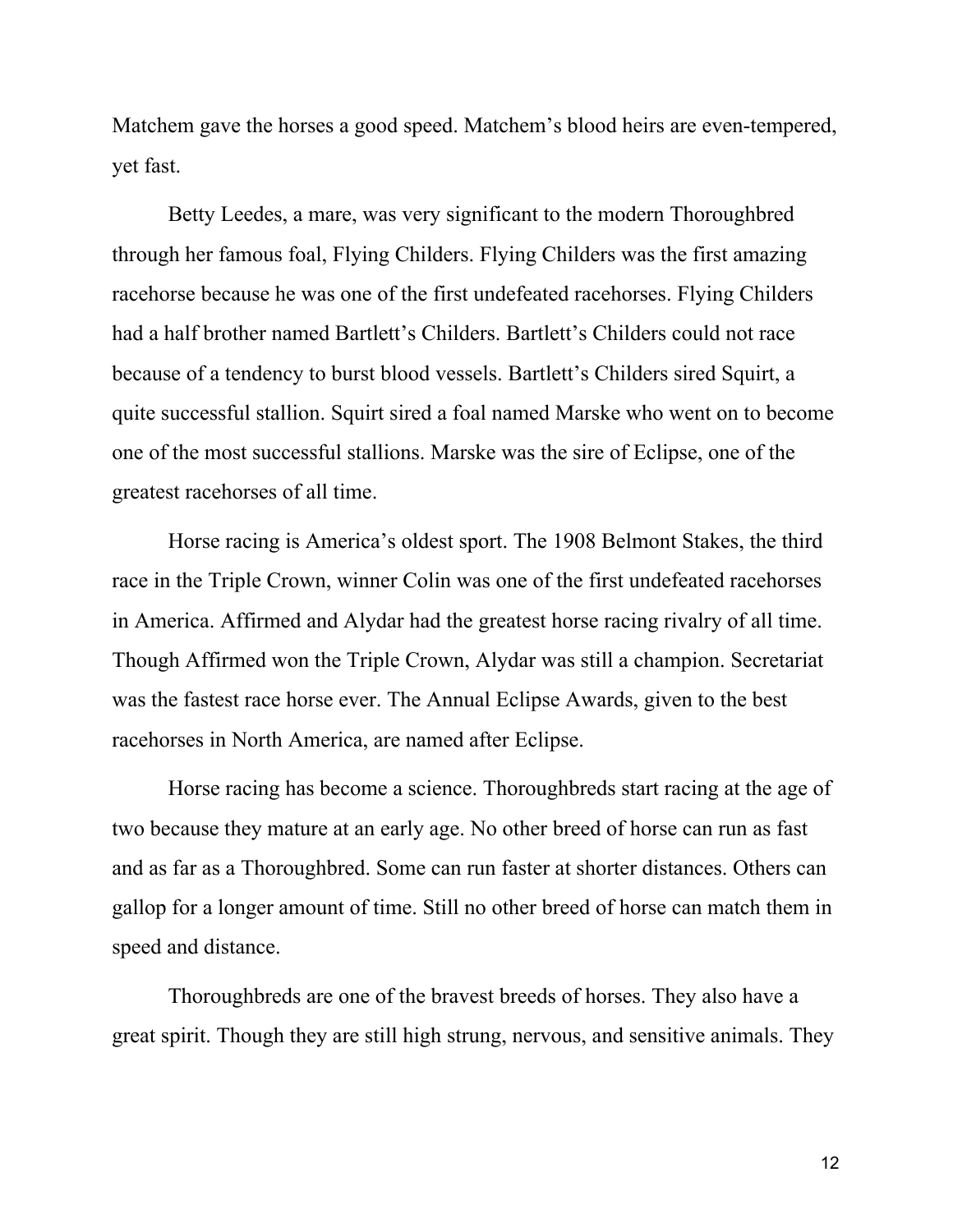have outstanding endurance and agility. Thoroughbreds are known for their large hearts. Overall the body of a

Thoroughbred indicates that they are bred for speed.

Thoroughbreds' strides are long and low. They can stretch out their hind legs very far. They can do this due to the joints from the hip to the hock.



Thoroughbreds have long legs with clean joints. Thoroughbreds are so spirited, they have been known to attempt to finish races with a fractured leg.

Thoroughbreds' shoulders are very muscular. Normally their necks are long and straight. Though their necks can be a little curved. Their withers are well-defined. Thoroughbreds' backs are almost always long and their chests are wide and high.

Thoroughbred's small, but elegant heads have a straight profile. Their heads are clean cut, lean, and very fine. They have mobile well-proportioned ears. Thoroughbred's jowls are not thick. Often their nostrils are flared. Thoroughbreds also have large, lively eyes.

Thoroughbred coats are thin and silky. They can be bay, dark bay, chestnut, black, grey or roan. White markings are often seen on their coats. They have very thin skin. Thoroughbreds have all these amazing traits due to breeding which all started with Andalusian breed.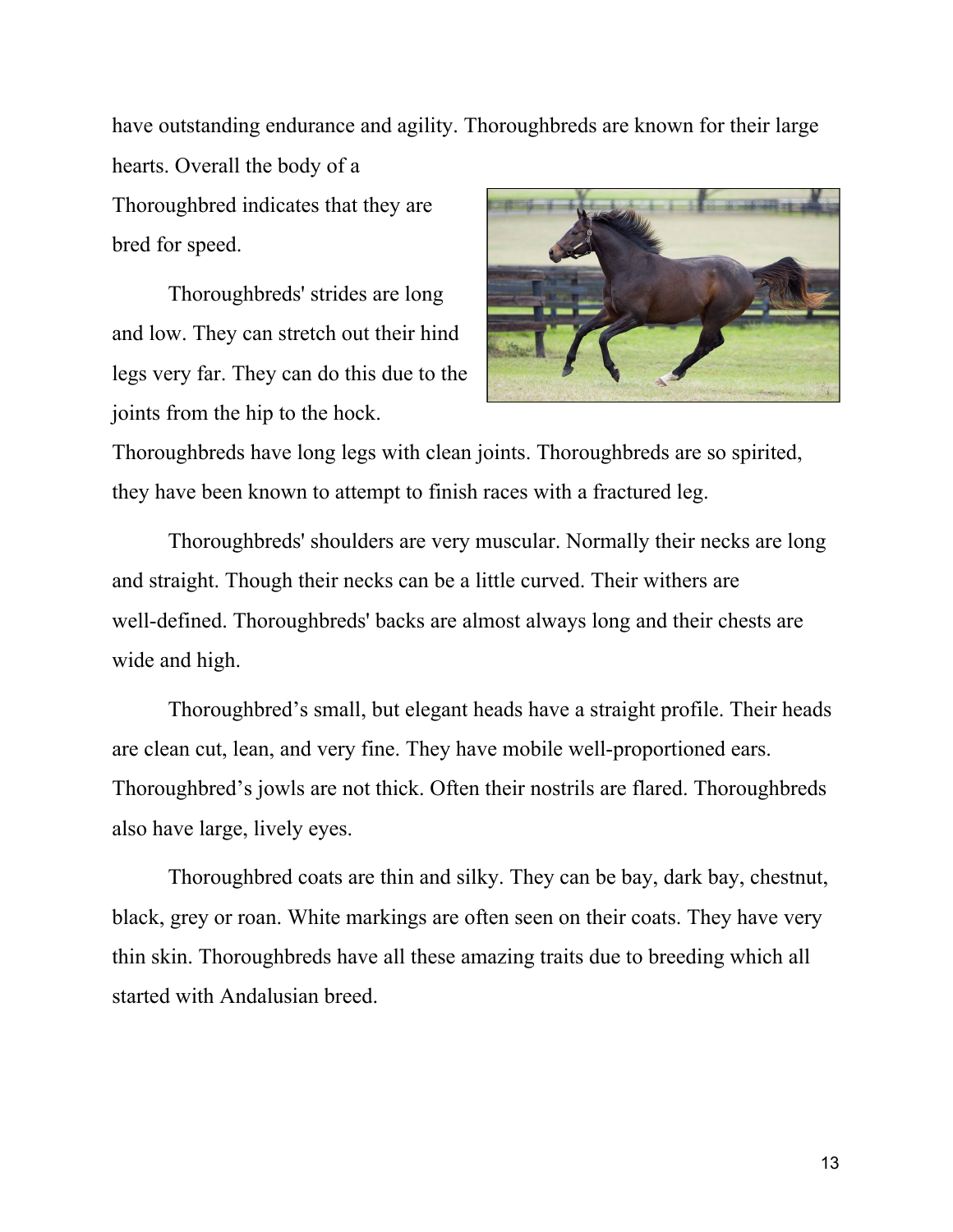#### **Conclusion**

I have loved horses for all of my life. They mean so much to me and I hope after reading my paper they mean something to you. Horses have a major influence on the world in many ways. Different breeds have influenced the world in a variety of ways. They have influenced the economy all over the world as well. They helped with farming before there were machines.

This topic has affected my life in many ways. It has affected me through learning about how these different breeds have been developed. If I could research something different about my topic I would research other breeds. I would probably want to research the Knabstrupper breed because I would like to know how they got their beautiful spotted coat. I hope you learn to enjoy the different horse breeds if you do not already.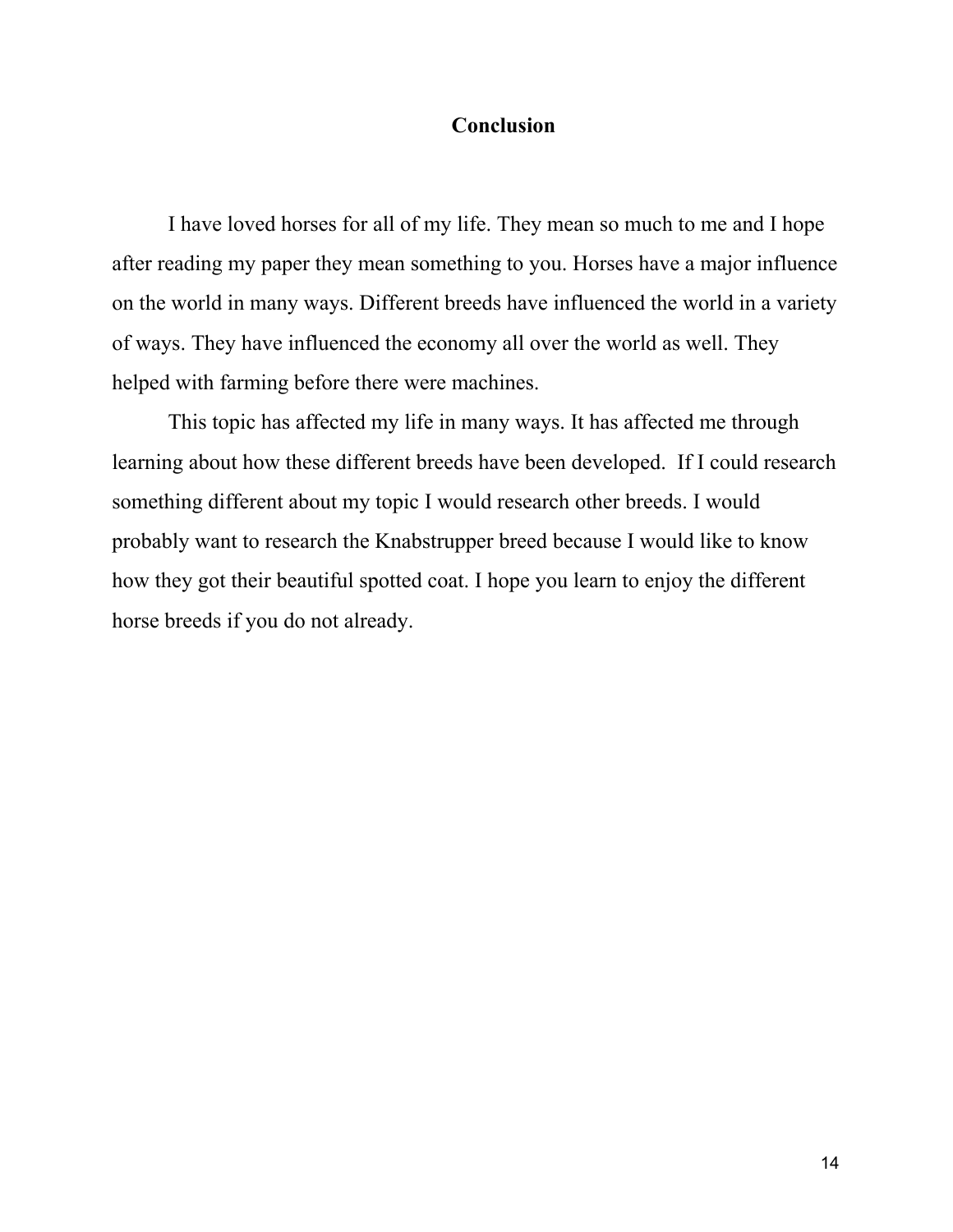#### **Works Cited**

"\." *International Museum of the Horse*, http://imh.org/exhibits/online/breeds-of-the-world/europe. Accessed 8 Jan. 2020.

Edwards, Elwyn. *Ultimate Horse*. D.K. Pub., 2002.

*Hannah Zeitlhofer, Rider at the Spanish Riding School*. 14 Jan. 2020.

- Hartley Edwards, Elwyn, et al. *The Horse Encyclopedia*. 2016. *Open WorldCat*, http://www.myilibrary.com?id=961310.
- Hendricks, Bonnie L. *International Encyclopedia of Horse Breeds*. University of Oklahoma Press, 2007.

*Spanische Hofreitschule*. https://www.srs.at/en/. Accessed 1 Dec. 2019.